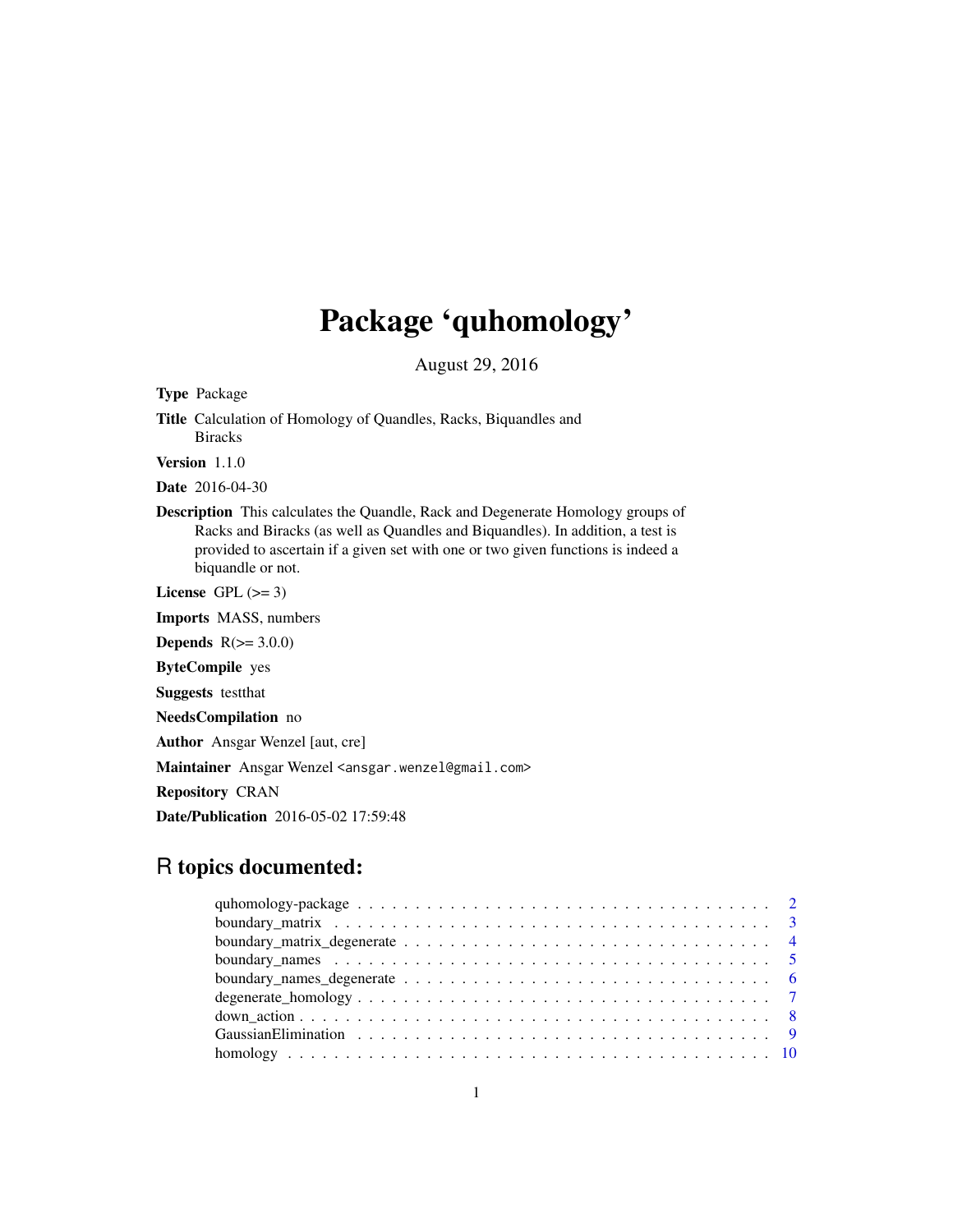<span id="page-1-0"></span>

| Index |  |
|-------|--|
|       |  |
|       |  |
|       |  |
|       |  |
|       |  |
|       |  |
|       |  |

quhomology-package *Calculation of Homology groups of a rack/birack*

#### Description

This package provides the functionality to calculate the rack, quandle and degenerate Homology groups of a given rack or birack.

## Details

| Package: | quhomology |
|----------|------------|
| Type:    | Package    |
| Version: | 1.0        |
| Date:    | 2014-10-10 |
| License: | $GPL v3+$  |

~~ An overview of how to use the package, including the most important functions ~~

## Author(s)

Ansgar Wenzel

Maintainer: <ansgar.wenzel@gmail.com>

#### References

http://www.maths.sussex.ac.uk/Staff/RAF/Maths/homo.pdf

## Examples

#Using the up and down action as provided for the dihedral quandle, we can then calculate:

#\$H\_3^R(R\_3)\$ by homology(3,3,FALSE)

#\$H\_3^Q(R\_3)\$ by homology(3,3,TRUE)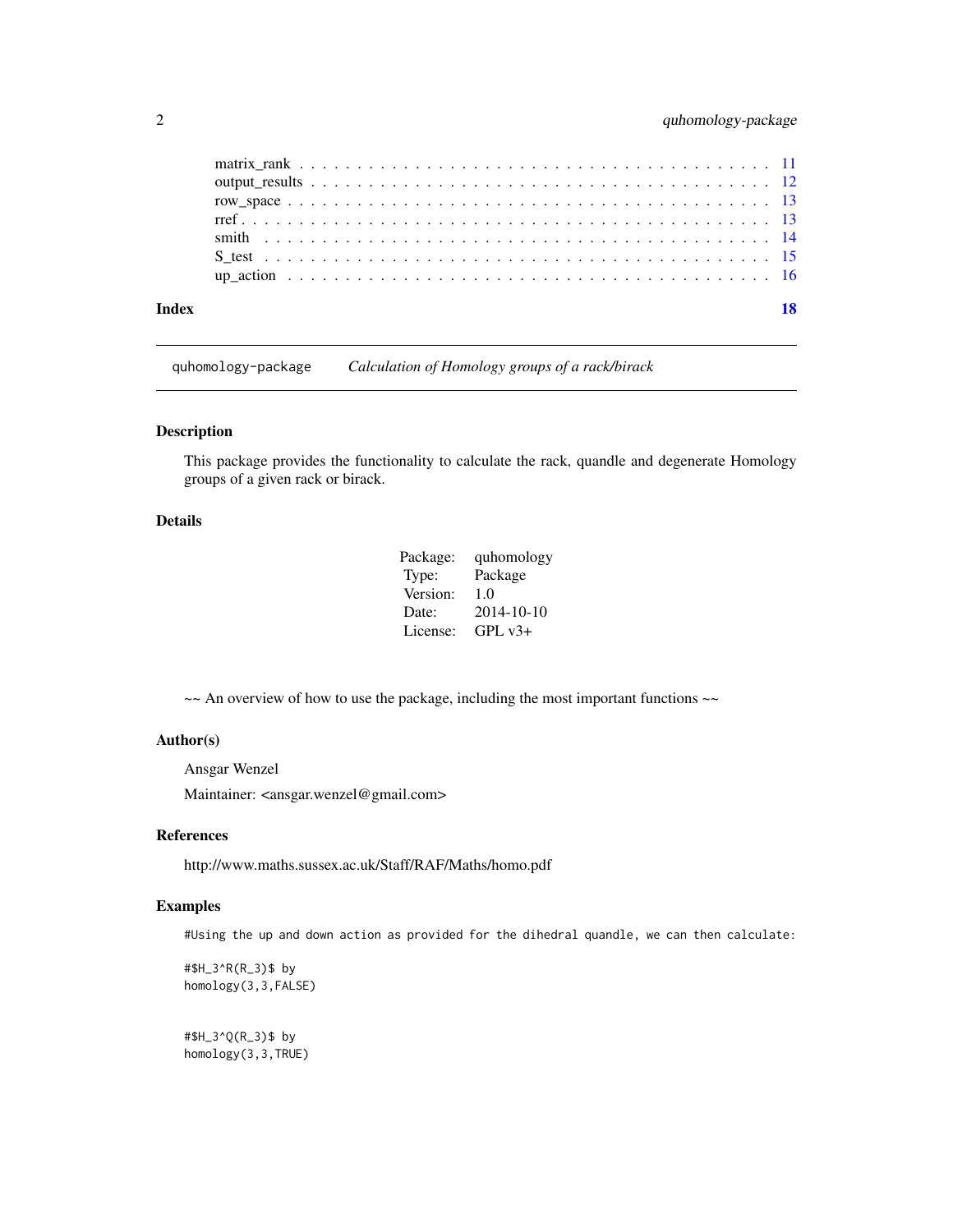<span id="page-2-0"></span>#\$H\_3^D(R\_3)\$ by degenerate\_homology(3,3)

<span id="page-2-1"></span>boundary\_matrix *This function calculates a boundary matrix.*

## Description

This function calculates the boundary matrix for rack/birack for both the quandle and rack homology case. In particular, this is a representation of the boundary function in the simplicial complex of the rack/birack.

#### Usage

boundary\_matrix(degree, k, degenerate = FALSE)

#### Arguments

| degree       | This is the degree of the Homology group, that is, if one wants to calculate<br>\$H_3\$, then degree=3. A positive integer. |
|--------------|-----------------------------------------------------------------------------------------------------------------------------|
| $\mathsf{k}$ | This describes the order of the underlying rack or birack. A positive integer.                                              |
| degenerate   | If degenerate=TRUE, this calculates the boundary matrix for the quandle ho-                                                 |
|              | mology. If FALSE, the boundary matrix for the rack homology case is returned.                                               |

#### Details

This functions takes all words (or just the non-degenerate ones) of length \$degree\$ in the rack/biquandle (which are represented by \$Z\_k\$) and then calculates their boundary via the following equation. For this, let  $x=(x_i)$   $0^{\text{degree-1}}$  be an element of the rack/birack and let  $\text{sn}$ :=degree-1\$.  $\text{span}$  $\text{trial}(x) = \text{Sum\_i} = 0 \cdot n (-1) \cdot i$  (  $(x_0...({x_i})...x_n)$  -  $(x_0^0 \cdot x_i x_i - 1 \cdot x_i...x_i - 1 \cdot x_i x_i + 1_x...x_n x_i)$ )\$\$, where  $^x$ x\_i means except x\_i. If this is a rack rather than a birack, remember that \$f\_a()=Id\$.

#### Value

A Matrix.

#### References

http://www.maths.sussex.ac.uk/Staff/RAF/Maths/homo.pdf

#### See Also

link{boundary\_matrix\_degenerate}

#### Examples

boundary\_matrix(3,3,TRUE)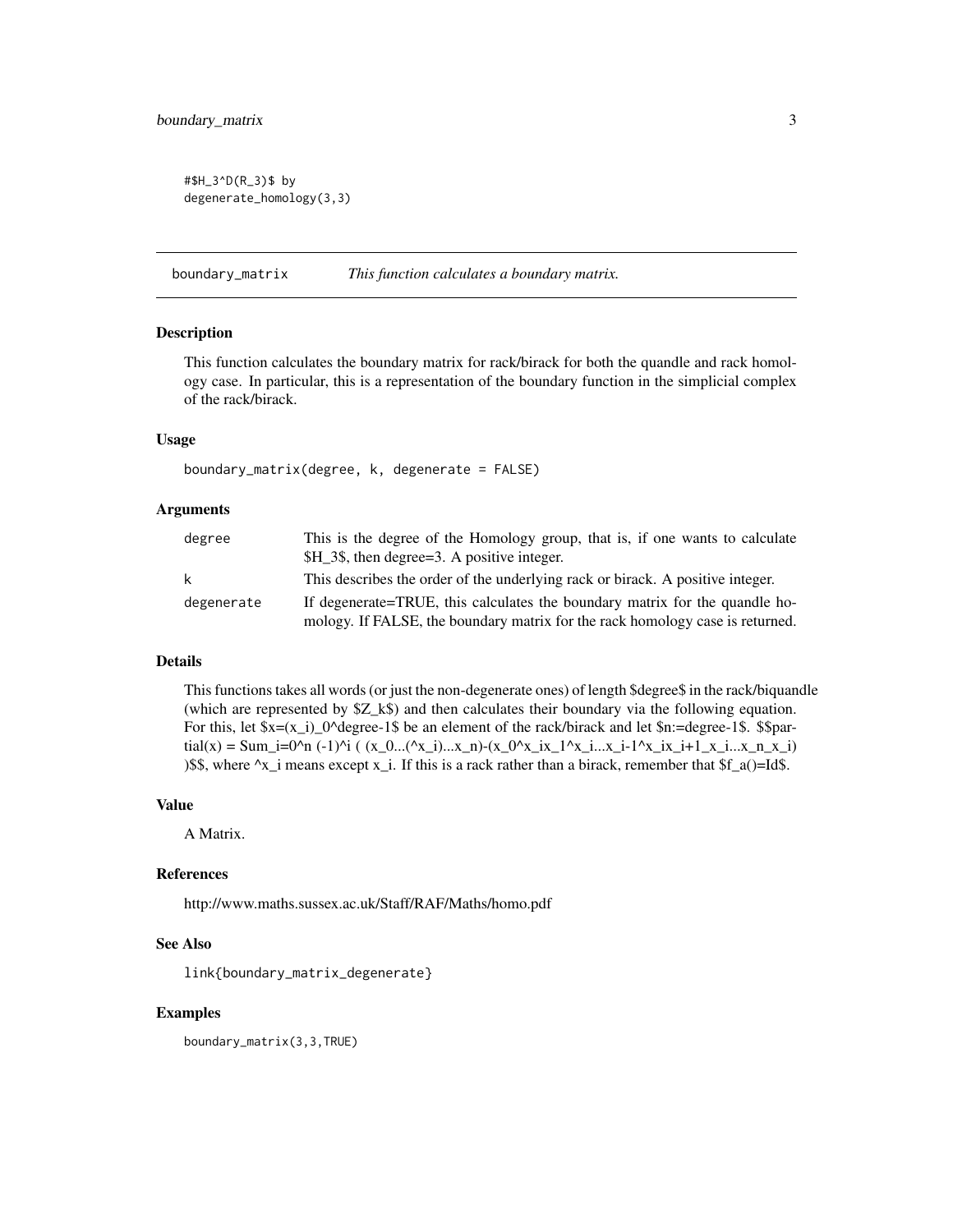```
boundary_matrix_degenerate
```
*Calculation of boundary matrix for degenerate Homology.*

#### Description

This function returns the boundary matrix of a rack/birack necessary to calculate the degenerate Homology of the same. In particular, this is a representation of the boundary function in the simplicial complex of the rack/birack.

## Usage

boundary\_matrix\_degenerate(degree, k)

## Arguments

| degree | This is the degree of the Homology group, that is, if one wants to calculate   |
|--------|--------------------------------------------------------------------------------|
|        | \$H_3\$, then degree=3. A positive integer.                                    |
|        | This describes the order of the underlying rack or birack. A positive integer. |

## Details

This functions takes all degenerate words of length \$degree\$ in the rack/biquandle (which are represented by \$Z\_k\$) and then calculates their boundary via the followi ng equation. For this, let  $x=(x_i)-0^{\circ}$ degree-1\$ be an element of the rack/birack and let  $n:=$ degree-1\$. \$\$partial(x) = Sum\_i=0^n (-1)^i ( (x\_0...(^x\_i)...x\_n)-(x\_0^x\_ix\_1^x\_i...x\_i-1^x\_ix\_i+1\_x\_i...x\_n\_x\_i) )\$\$, where  $\alpha$ <sub>x</sub> i means except x<sub>i</sub>. If this is a rack rather than a birack, remember that  $f_a$ ()=Id\$.

#### Value

A matrix.

#### References

http://www.maths.sussex.ac.uk/Staff/RAF/Maths/homo.pdf

## See Also

[boundary\\_matrix](#page-2-1)

#### Examples

boundary\_matrix\_degenerate(3,3)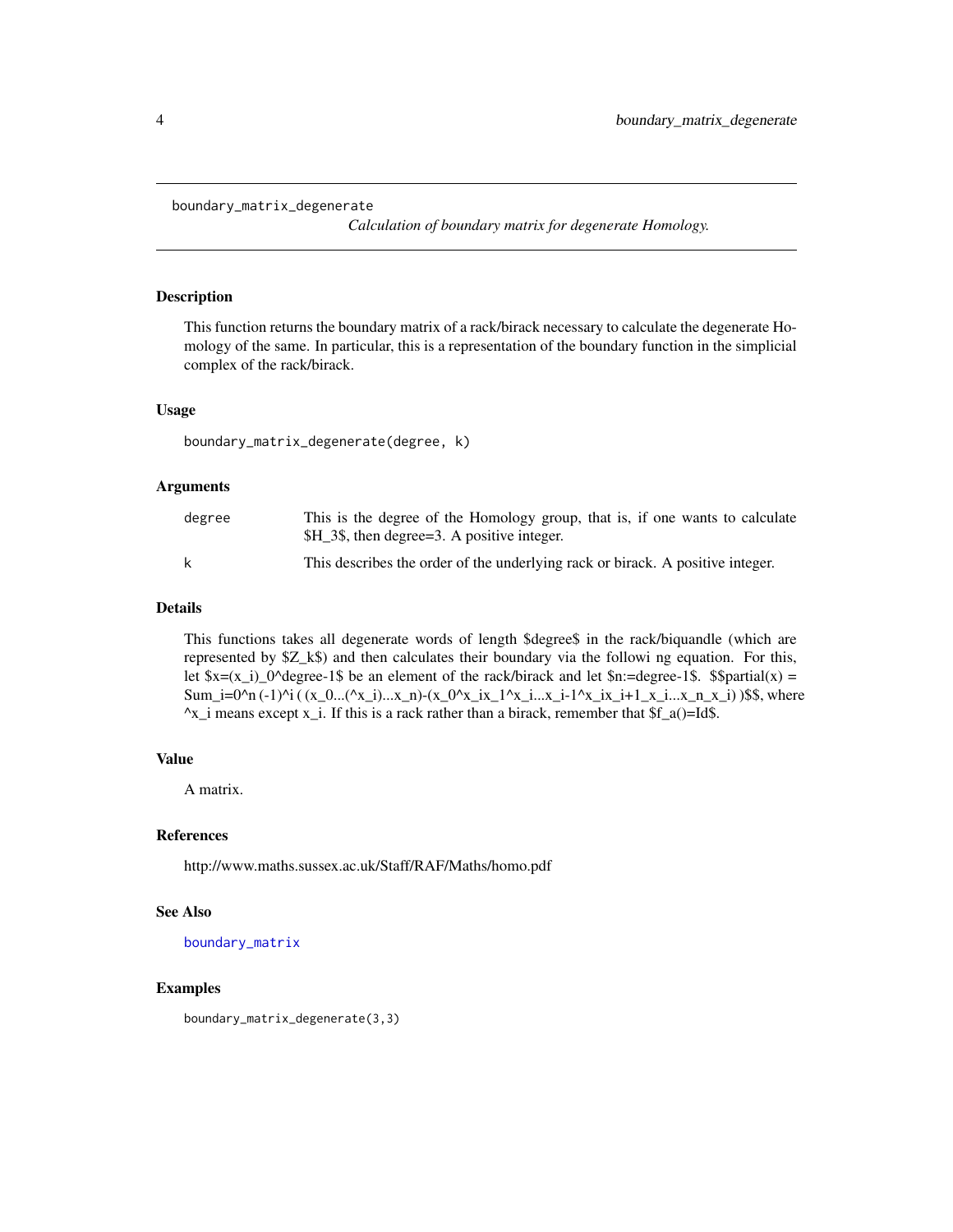<span id="page-4-1"></span><span id="page-4-0"></span>

This functions calculates the row and column names for both the quandle and the rack boundary matrix.

## Usage

boundary\_names(degree, k, degenerate)

## Arguments

| degree     | Length of elements to be calculated. A positive integer.                                                           |
|------------|--------------------------------------------------------------------------------------------------------------------|
| k          | Order of underlying rack/birack. This will be passed on to up/down action, if<br>necessary. A positive integer.    |
| degenerate | If true, remove degenerate entries (and hence calculate the names for the quandle<br>boundary matrix). TRUE/FALSE. |

## Details

This calculates all possible permutations of elements in \$Z\_k\$ of length \$degree\$. If degenerate is true, it loops through all of them, removing the degenerate ones (that is, those where  $x_i = x_i + 1$ , for an element  $x=(x_i)$  0^degree)\$).

## Value

A matrix with \$degree\$ columns.

#### See Also

[boundary\\_names\\_degenerate](#page-5-1), [boundary\\_matrix](#page-2-1)

## Examples

boundary\_names(3,3,TRUE)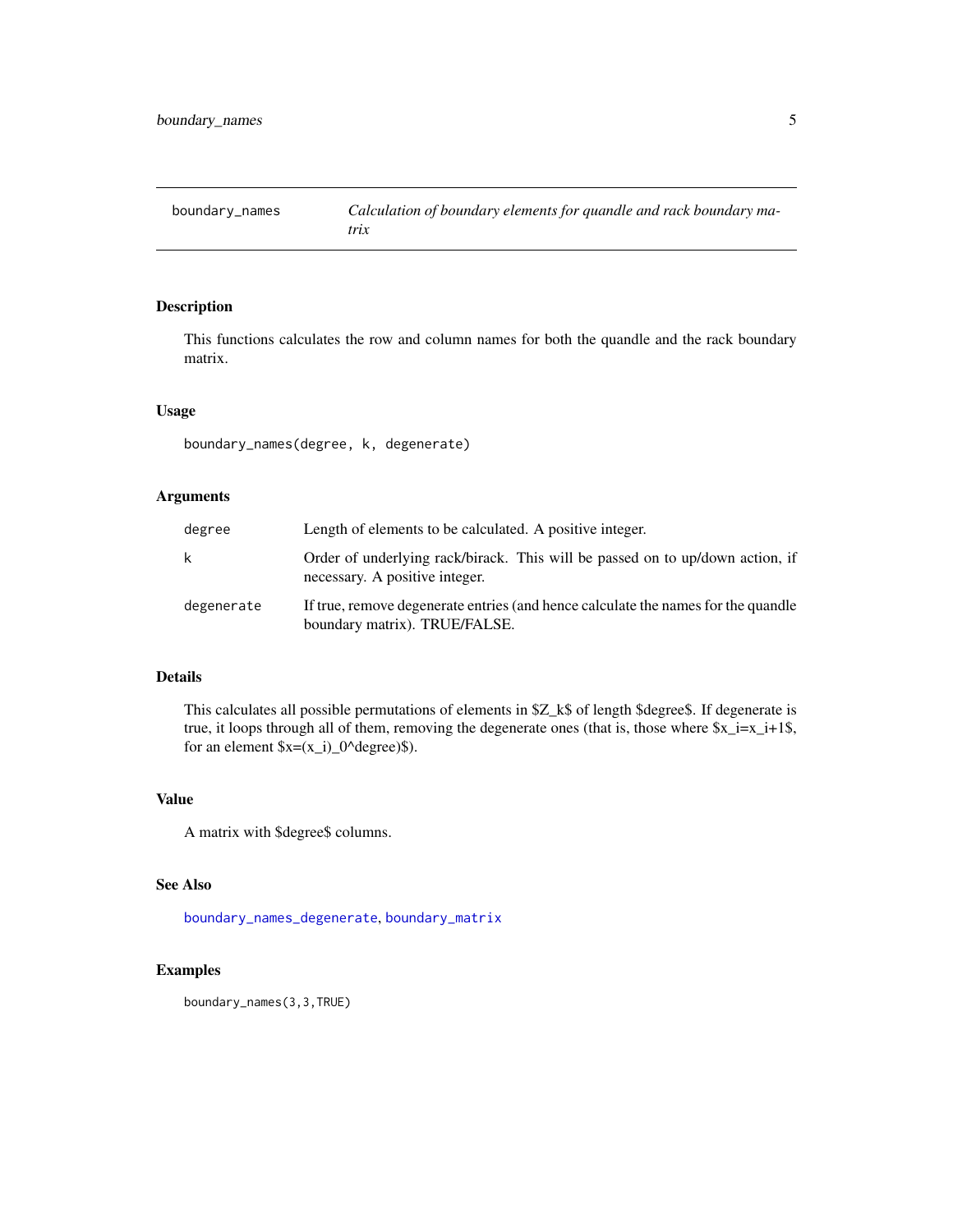<span id="page-5-1"></span><span id="page-5-0"></span>boundary\_names\_degenerate

*Calculation of degenerate boundary elements for boundary matrix*

## Description

This functions calculates the row and column names for the degenerate boundary matrix.

#### Usage

boundary\_names\_degenerate(degree, k)

## Arguments

| degree | Length of elements to be calculated. A positive integer                                                         |
|--------|-----------------------------------------------------------------------------------------------------------------|
| k      | Order of underlying rack/birack. This will be passed on to up/down action, if<br>necessary. A positive integer. |

#### Details

This calculates all possible permutations of elements in \$Z\_k\$ of length \$degree\$. If degenerate is true, it loops through all of them, removing the non-degenerate ones (that is, those where  $x_i =/=$  $x_i+1\$  for all  $i=0,...,degree-1\$ , for an element  $x=(x_i)-0$ ^degree)\$).

### Value

A matrix, where the rows represent the elements.

## See Also

[boundary\\_matrix\\_degenerate](#page-3-1), [boundary\\_names](#page-4-1)

## Examples

boundary\_names\_degenerate(3,3)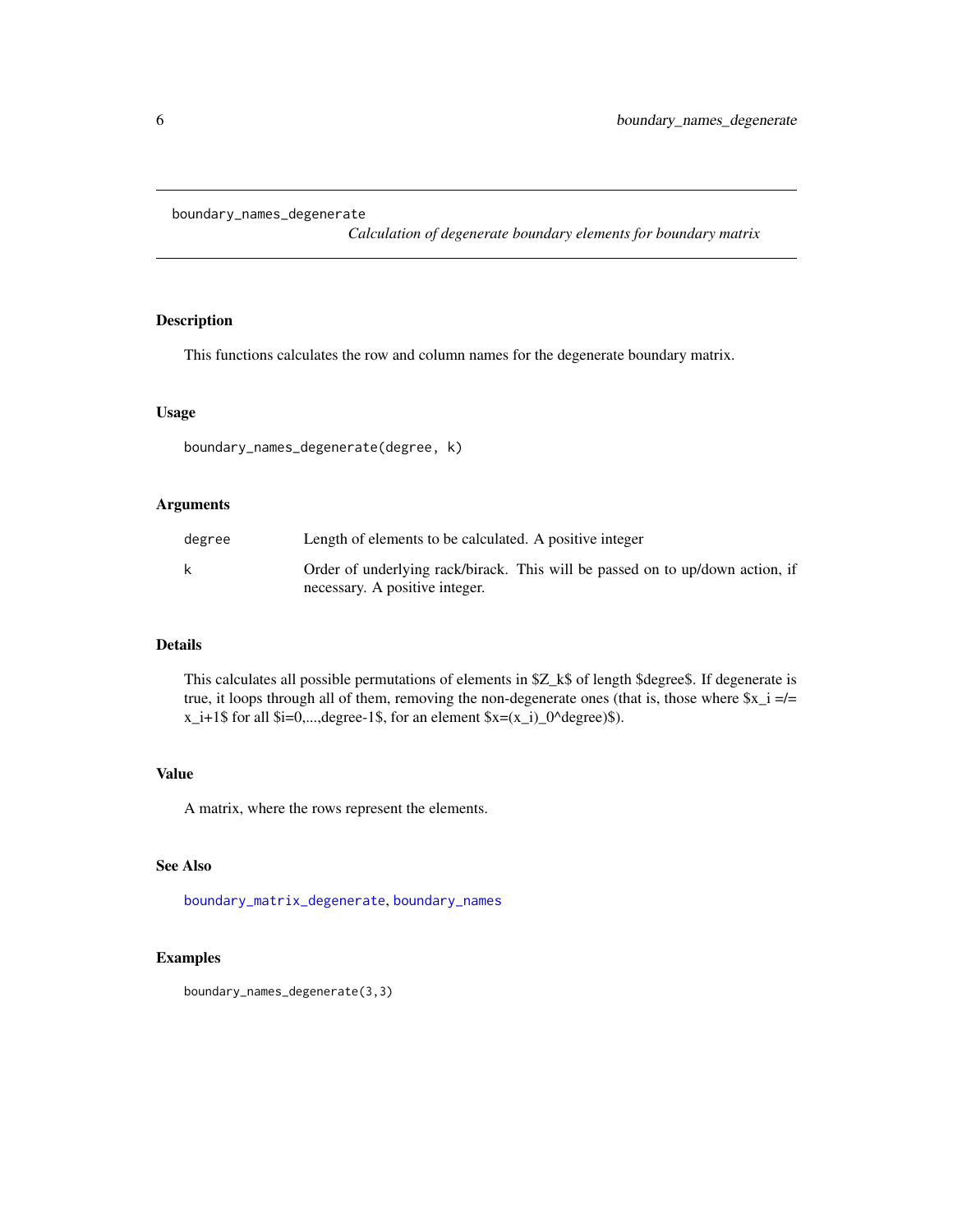<span id="page-6-1"></span><span id="page-6-0"></span>degenerate\_homology *Calculates the degenerate Homology for a rack/birack.*

## Description

This function calculates the degenerate homology group of a given rack or birack.

## Usage

```
degenerate_homology(degree, k, return_values = FALSE)
```
## Arguments

| degree        | This is the degree of the Homology group, that is, if one wants to calculate<br>$$H^{\wedge}D$ 3\$, then degree=3.                                                                                           |
|---------------|--------------------------------------------------------------------------------------------------------------------------------------------------------------------------------------------------------------|
| k             | This describes the order of the underlying rack or birack.                                                                                                                                                   |
| return_values | If return values = TRUE, the functions returns the diagonal of the Smith Normal<br>Form. If FALSE (the default), the function calls output results instead which<br>prints the homology group to the screen. |

## Details

This function is based on the algorithm described in the references below. It should be sufficient for most users to change the up/down action functions according to their requirements and then run the calculation.

## Value

NULL if return\_values is FALSE, the diagonal of the Smith Normal Form if return\_values is TRUE.

#### References

http://www.maths.sussex.ac.uk/Staff/RAF/Maths/homo.pdf

#### See Also

[homology](#page-9-1) [output\\_results](#page-11-1)

## Examples

degenerate\_homology(3,3)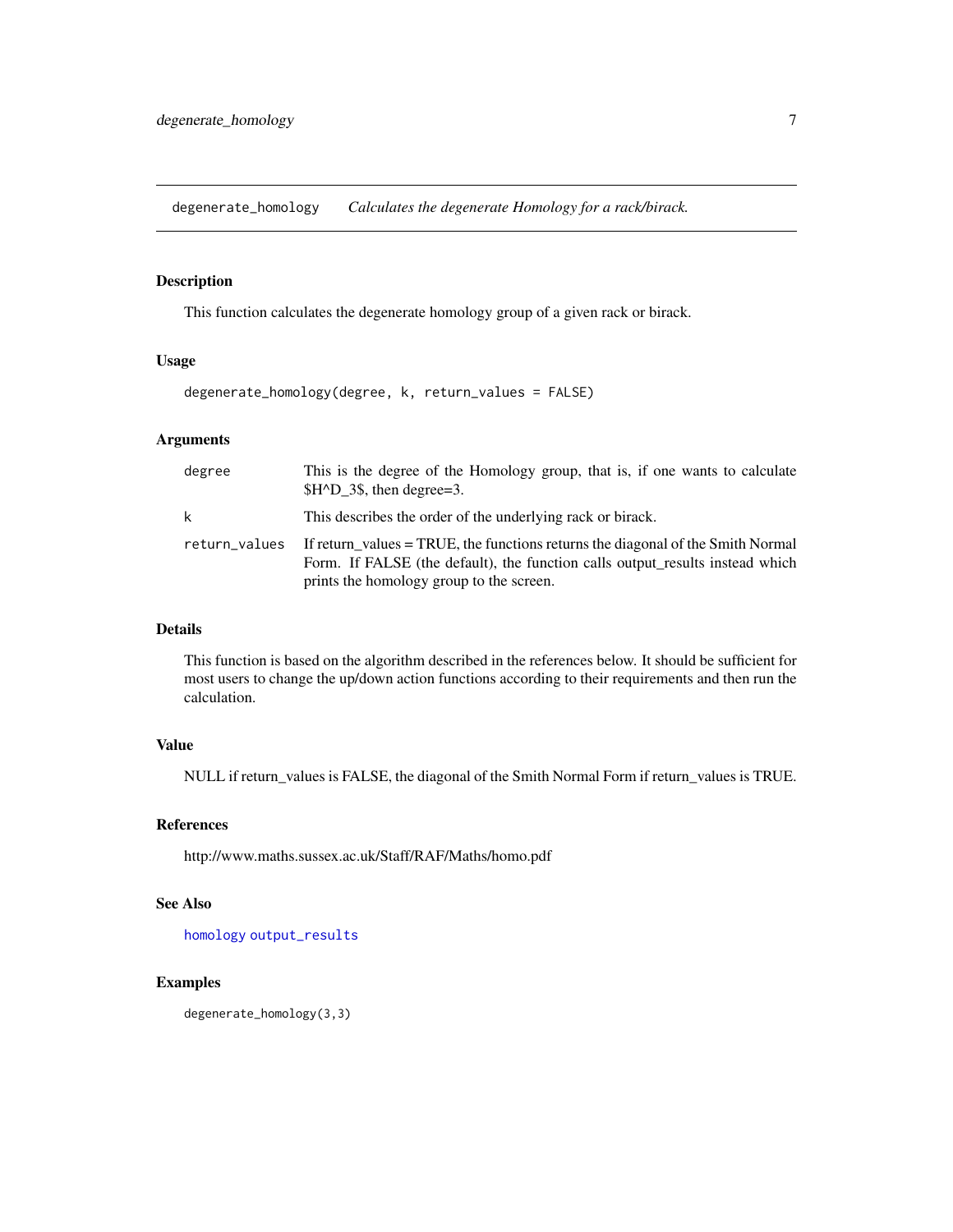<span id="page-7-1"></span><span id="page-7-0"></span>

This functions defines the down action for a birack or biquandle. In the case of a quandle or rack, it is the identity. The definition of this functions is  $f_b(a)\$ , that is, b acting on a from below.

## Usage

down\_action(a, b, k)

#### Arguments

| a  | This is the elements that is acted upon. An integer.                                                      |
|----|-----------------------------------------------------------------------------------------------------------|
| b. | This is the element that acts. An integer.                                                                |
| k  | This is the order of the biguandle. It is not always required, but passed on<br>nevertheless. An integer. |

## Details

This can (and should) be changed by the user if s/he requires a different down action. It could be implemented as a matrix lookup, a function or some other way. Examples for the first two options are below.

#### Value

An integer, representing an element in the birack or rack.

#### References

http://en.wikipedia.org/wiki/Biquandle http://en.wikipedia.org/wiki/Racks\_and\_quandles

#### See Also

[up\\_action](#page-15-1)

#### Examples

}

```
## Example for version with function (for a dihedral quandle)
down_action \leq function (a, b, k){
```

```
result <- (2 * b - a)%k
return(as.integer(result))
```
##Example for matrix lookup (for commutative quandle over S\_3, in which case k = 6)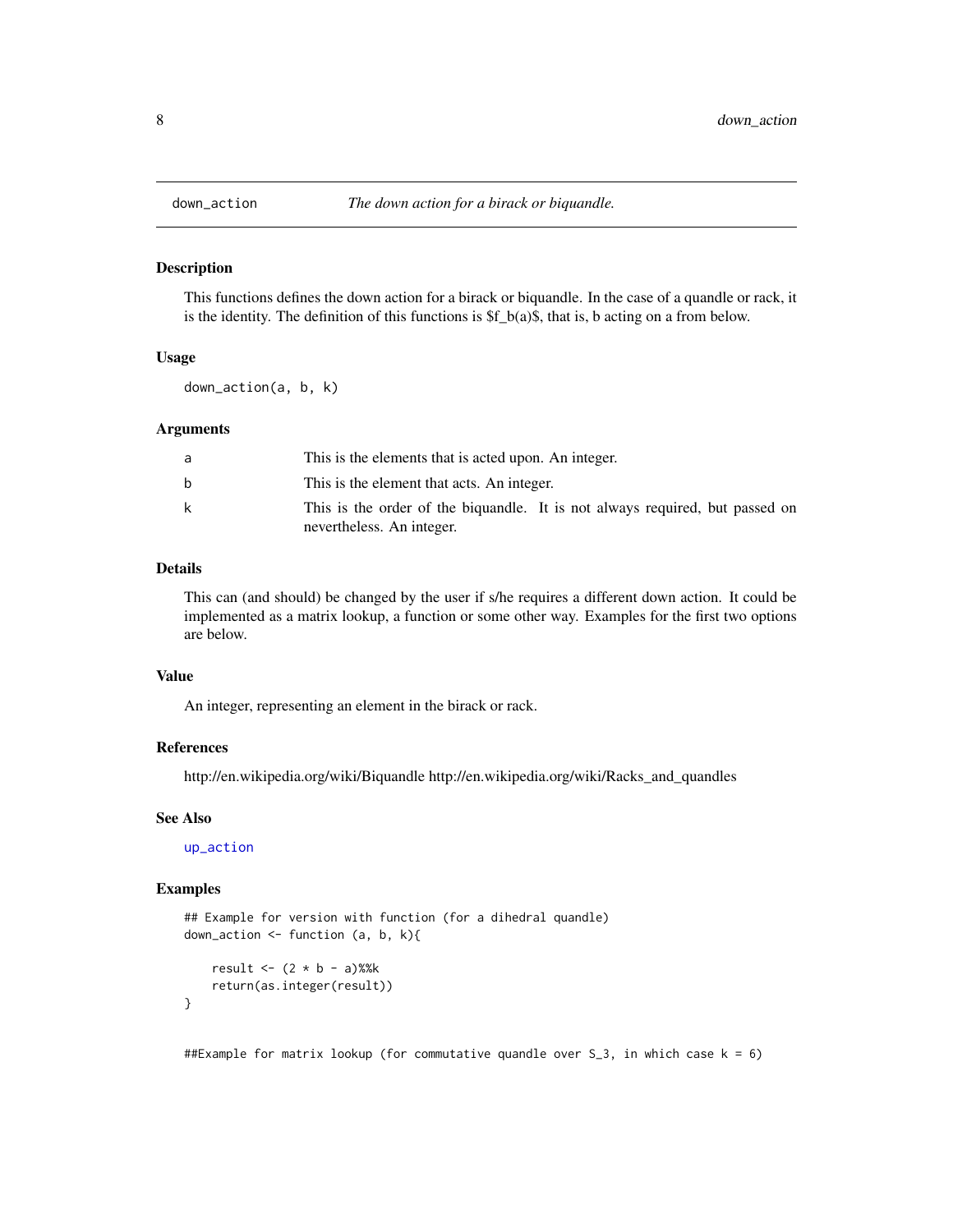### <span id="page-8-0"></span>GaussianElimination 9

```
down_action \leq function (a, b, k){
   #first define the action matrix
   action_matrix <- rbind(c(0,0,0,0,0,0),c(1,1,5,5,2,2),c(2,5,2,1,5,1),
   c(3,4,4,3,4,4),c(4,3,3,3,4,3),c(5,2,1,2,1,5))
   result \le-action_matrix[a + 1, b + 1]
   return(as.integer(result))
}
##example for quandles/racks
down_action \leq function (a, b, k){
    return(a)
}
```
<span id="page-8-1"></span>GaussianElimination *Calculation of Gaussian Form of a matrix.*

## Description

This function calculates the Gaussian Form of a Matrix as well as the "row change" multiplication matrix, in short, both \$N\$ (the Gaussian Form) and \$X\$ for a matrix G of the form:  $$N = X G Y$ \$\$

## Usage

```
GaussianElimination(A, B, tol = sqrt(.Machine$double.eps),
verbose = FALSE, fractions = FALSE)
```
## Arguments

| A         | A Matrix to be turned into Gaussian Form.                                              |
|-----------|----------------------------------------------------------------------------------------|
| B         | An identity matrix, which will be returned as the row change multiplication<br>matrix. |
| tol       | Tolerance for checking for 0 pivot.                                                    |
| verbose   | If TRUE, print intermediate steps.                                                     |
| fractions | If true, try to express nonintegers as rational numbers.                               |

### Value

A matrix

#### Author(s)

John Fox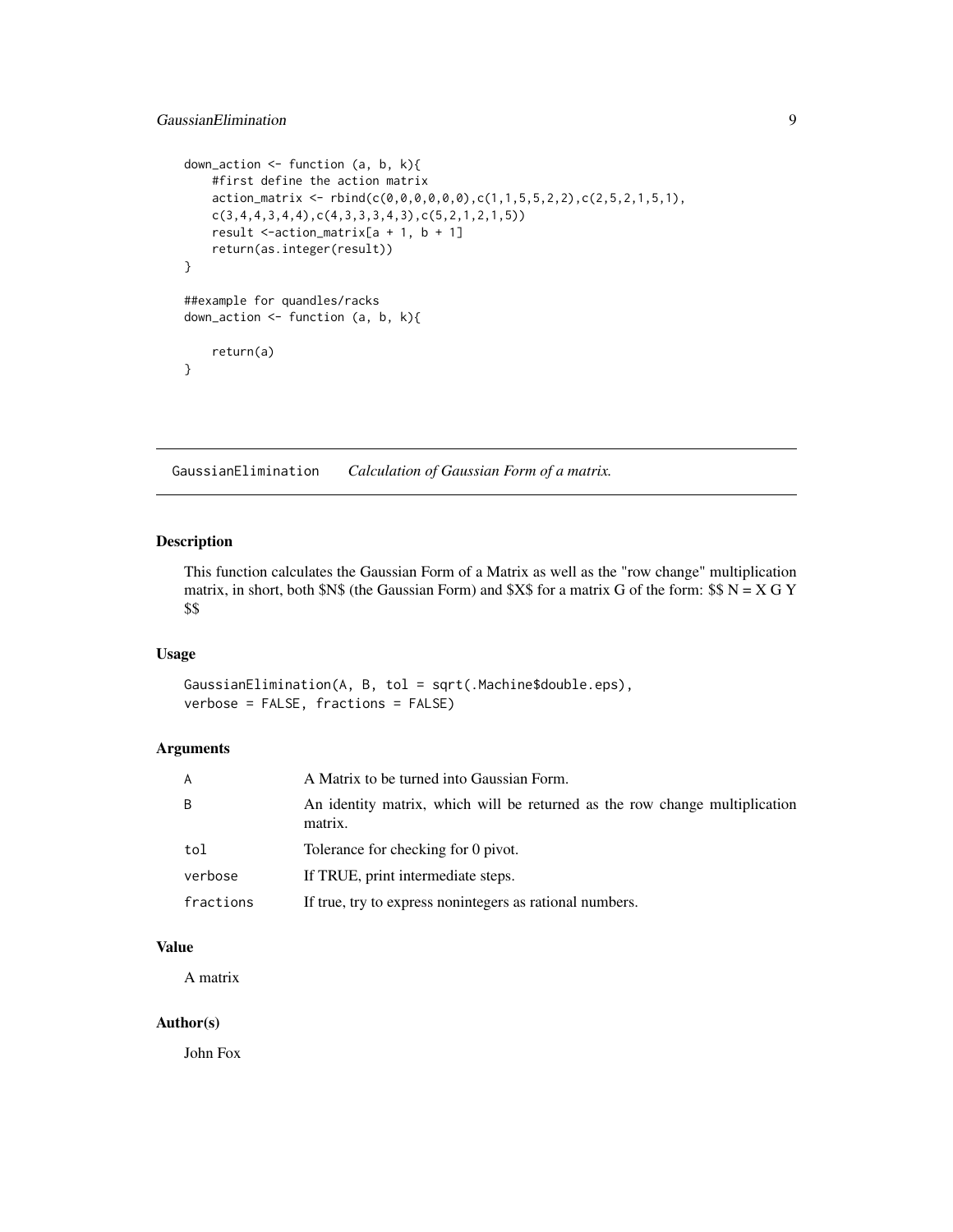## References

http://socserv.mcmaster.ca/jfox/Courses/R-course-Berkeley/

#### See Also

[rref](#page-12-1)

## Examples

```
test_mat <- matrix(c(2,4,4, -6, 6, 12, 10, -4, -16), nrow=3, ncol=3, byrow=TRUE)
identity_mat <- diag(3)
GaussianElimination(test_mat,identity_mat)
```
<span id="page-9-1"></span>homology *Calculation of quandle and rack homology groups of a rack / birack.*

## Description

This function calculates the quandle and rack homology groups of a given rack or birack.

## Usage

```
homology(degree, k, quandle = TRUE, return_values = FALSE)
```
#### Arguments

| degree        | This is the degree of the Homology group, that is, if one wants to calculate<br>\$H 3\$, then degree=3.                                                                                                      |
|---------------|--------------------------------------------------------------------------------------------------------------------------------------------------------------------------------------------------------------|
| k             | This describes the order of the underlying rack or birack.                                                                                                                                                   |
| quandle       | If quandle=TRUE, this calculates the quandle homology group. If FALSE, the<br>rack homology is calculated.                                                                                                   |
| return_values | If return_values = TRUE, the functions returns the diagonal of the Smith Normal<br>Form. If FALSE (the default), the function calls output results instead which<br>prints the homology group to the screen. |

## Details

This function is based on the algorithm described in the references below. It should be sufficient for most users to change the up/down action functions according to their requirements and then run the calculation.

## Value

NULL if return\_values is FALSE, the diagonal of the Smith Normal Form if return\_values is TRUE.

<span id="page-9-0"></span>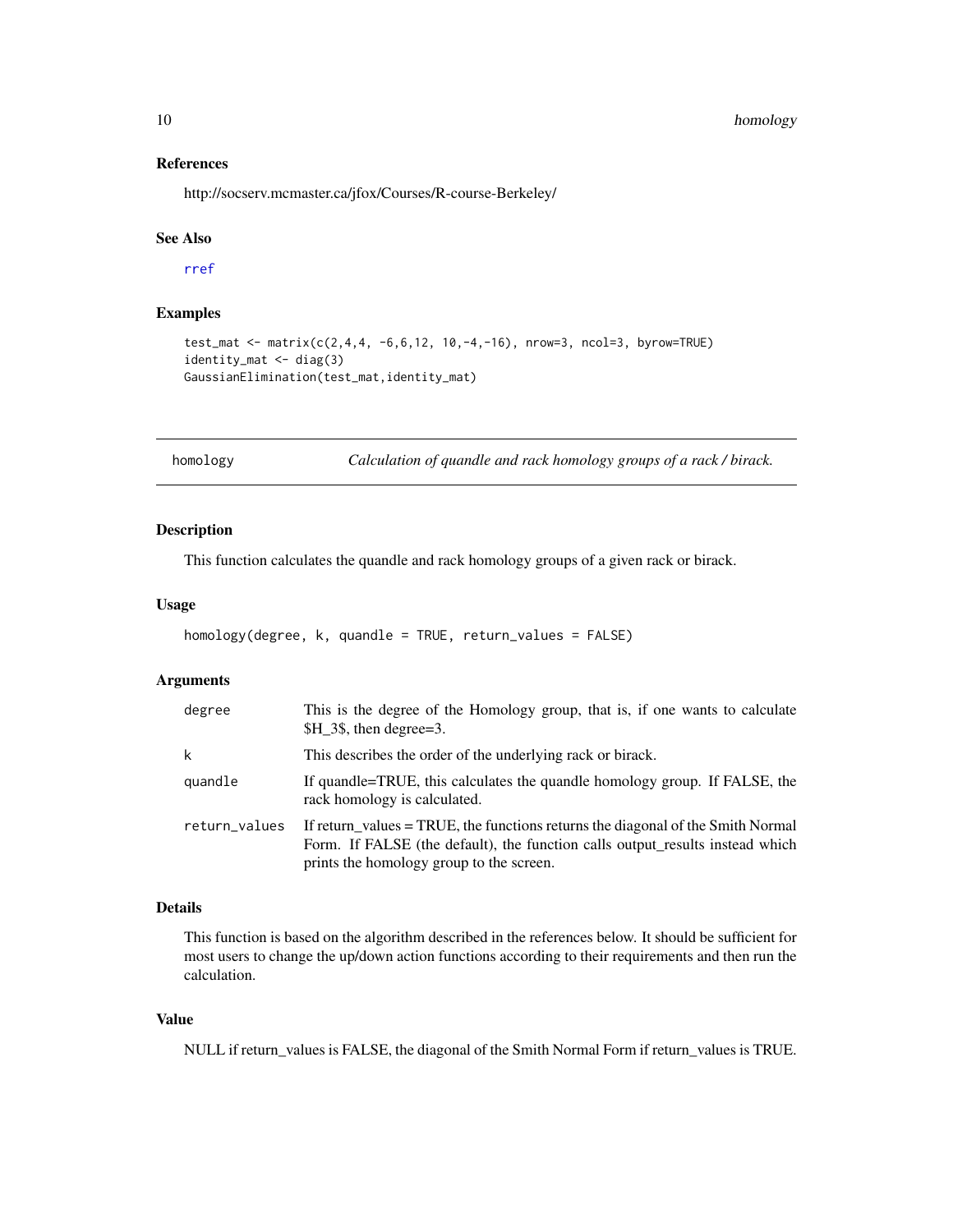## <span id="page-10-0"></span>matrix\_rank 11

## Note

Note that the rack/birack is determined by not only \$k\$, but also by the up and down actions in [up\\_action](#page-15-1) and [down\\_action](#page-7-1)

#### References

http://www.maths.sussex.ac.uk/Staff/RAF/Maths/homo.pdf

## See Also

[degenerate\\_homology](#page-6-1) [down\\_action](#page-7-1) [up\\_action](#page-15-1) [output\\_results](#page-11-1)

#### Examples

homology(3,3,TRUE) homology(3,3,FALSE)

matrix\_rank *Calculates the rank of a matrix.*

#### Description

This function calculates the rank of a matrix, using Gaussian elimination.

#### Usage

```
matrix_rank(A)
```
## Arguments

A matrix, the rank of which one wants to know.

#### Value

An integer, the rank of the matrix.

#### See Also

[GaussianElimination](#page-8-1)

### Examples

```
test_mat <- matrix(c(2,4,4, -6, 6, 12, 10, -4, -16), nrow=3, ncol=3, byrow=TRUE)
matrix_rank(test_mat)
#output:
# 2
```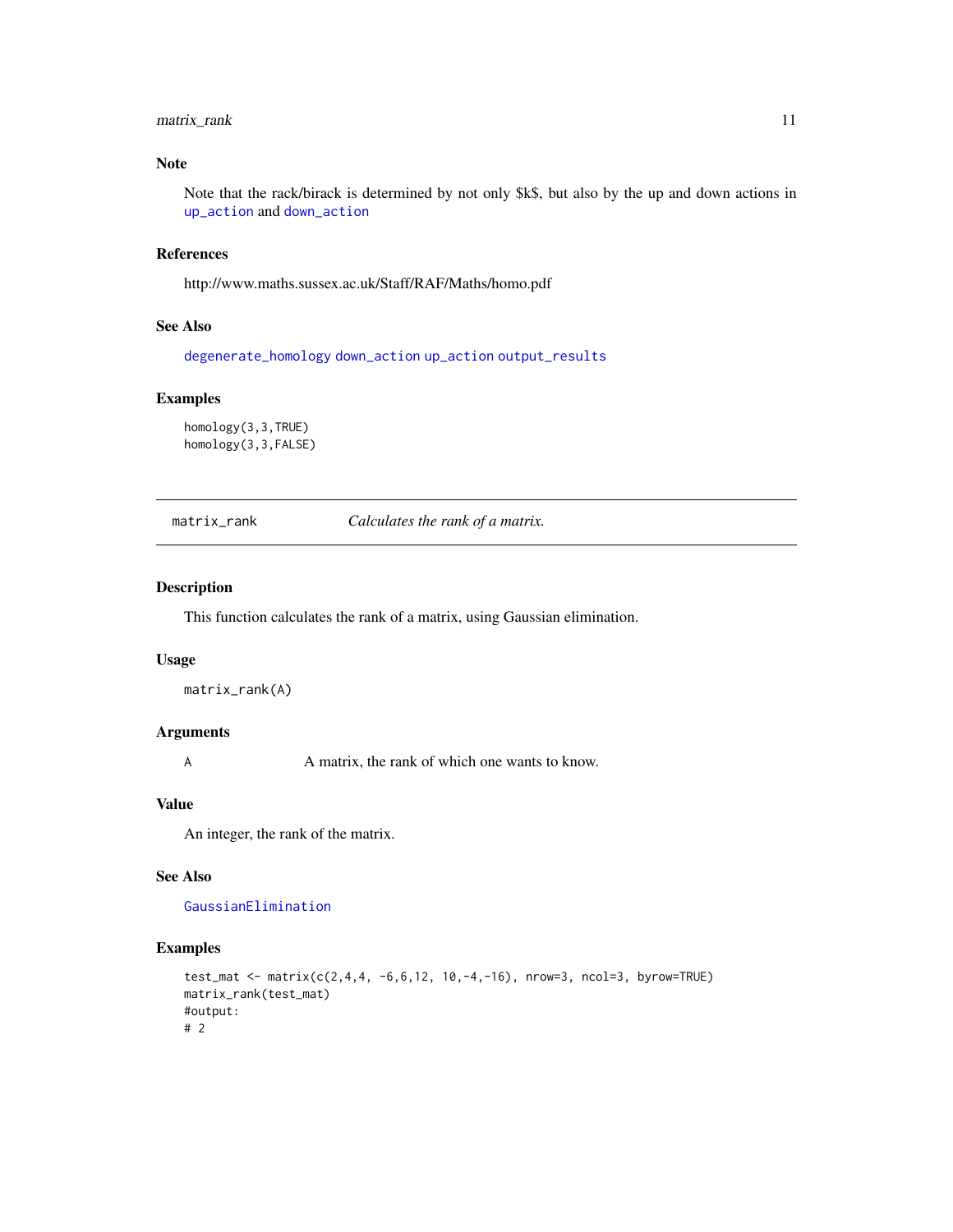<span id="page-11-1"></span><span id="page-11-0"></span>

This functions takes the diagonal of the Smith Normal Form of the homology representation and from this prints the homology groups.

#### Usage

output\_results(hom\_type, Delta, degree, k)

#### Arguments

| hom_type | This is the type of homology group, one of degenerate (if called from degen-<br>erate homology), quandle (if called from homology(quandle=TRUE)) and rack<br>(if called from homology(quandle=FALSE)). |
|----------|--------------------------------------------------------------------------------------------------------------------------------------------------------------------------------------------------------|
| Delta    | This is the diagonal of the Smith Normal Form of the homology representation.                                                                                                                          |
| degree   | This is the degree of the Homology group, that is, if one wants to calculate<br>\$H 3\$, then degree=3.                                                                                                |
| k        | This describes the order of the underlying rack or birack.                                                                                                                                             |

#### Details

This function prints the specified homology group of the given biquandle from the diagonal of the Smith Normal Form of the representation.

In particular, all 1 give nothing, all zeros give a Z each and every other integer n gives a Z\_n.

#### Value

This function does return 0. Otherwise, it is only used for printing output to the screen.

#### See Also

[homology](#page-9-1) [degenerate\\_homology](#page-6-1)

## Examples

```
##---- Should be DIRECTLY executable !! ----
##-- ==> Define data, use random,
##--or do help(data=index) for the standard data sets.
##H_2^Q(R_3):
output_results("quandle",c(1,1,1,1),2,3)
```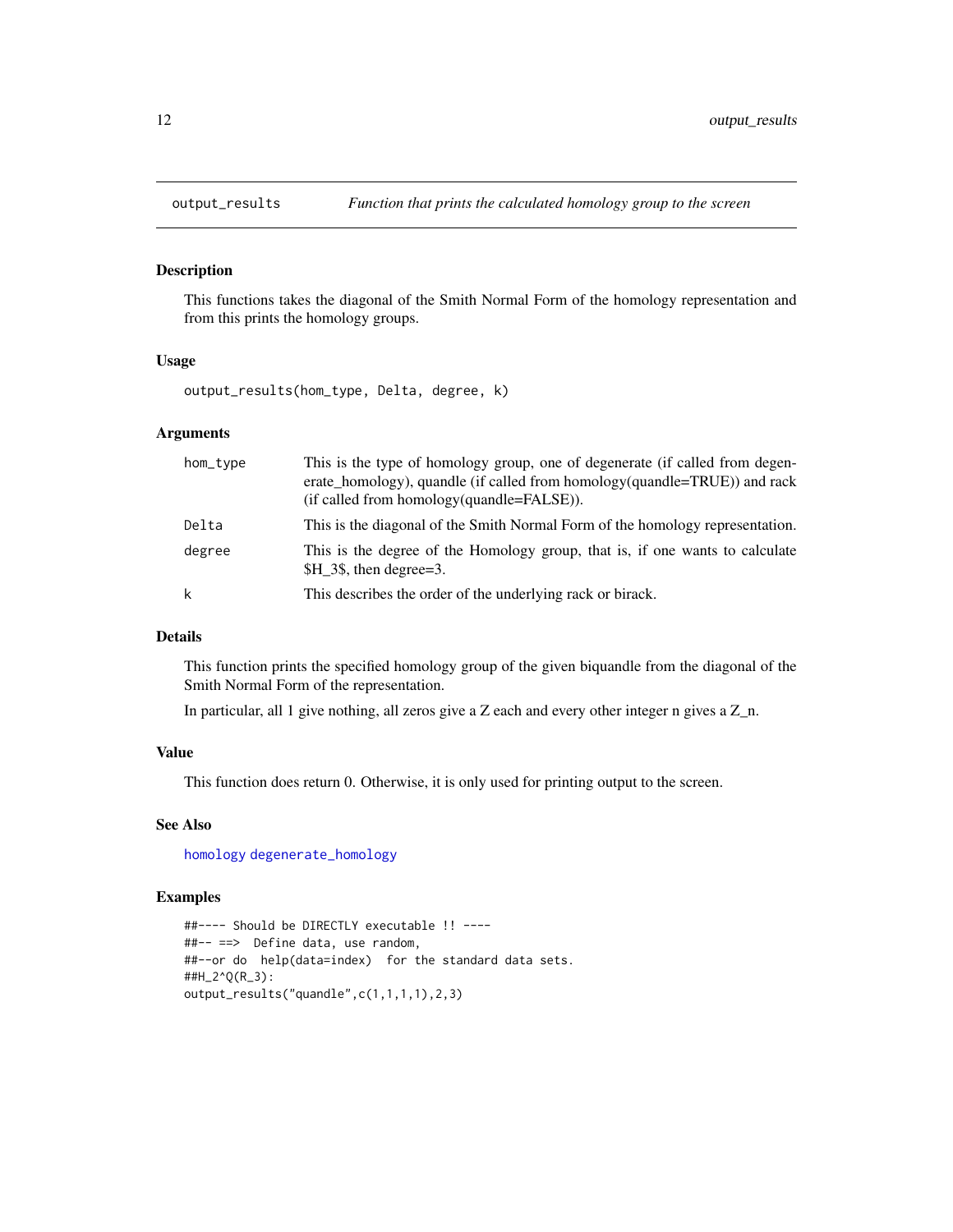<span id="page-12-0"></span>

This calculates the space spanned by the rows of a matrix, or, more precisely, a basis for it. This is done via calculation of the Hermite Normal Form of said matrix.

#### Usage

row\_space(B)

#### Arguments

B The matrix whose row space one wants to know.

#### Details

Calculates row space of a matrix via its hermite normal form.

#### Value

A Matrix, consisting of the basis of the space spanned by the rows, plus potentially rows of zeros, so the dimensions of this matrix are the same as of the matrix \$B\$.

#### See Also

[hermiteNF](#page-0-0)

## Examples

```
test_mat <- matrix(c(2,4,4, -6,6,12, 10,-4,-16), nrow=3, ncol=3, byrow=TRUE)
row_space(test_mat)
```
<span id="page-12-1"></span>rref *Reduced Row Echelon Form of a matrix*

### Description

Function calculates the Reduced Row Echelon Form of a matrix.

## Usage

```
rref(A, tol = sqrt(.Machine$double.eps), verbose = FALSE, fractions = FALSE)
```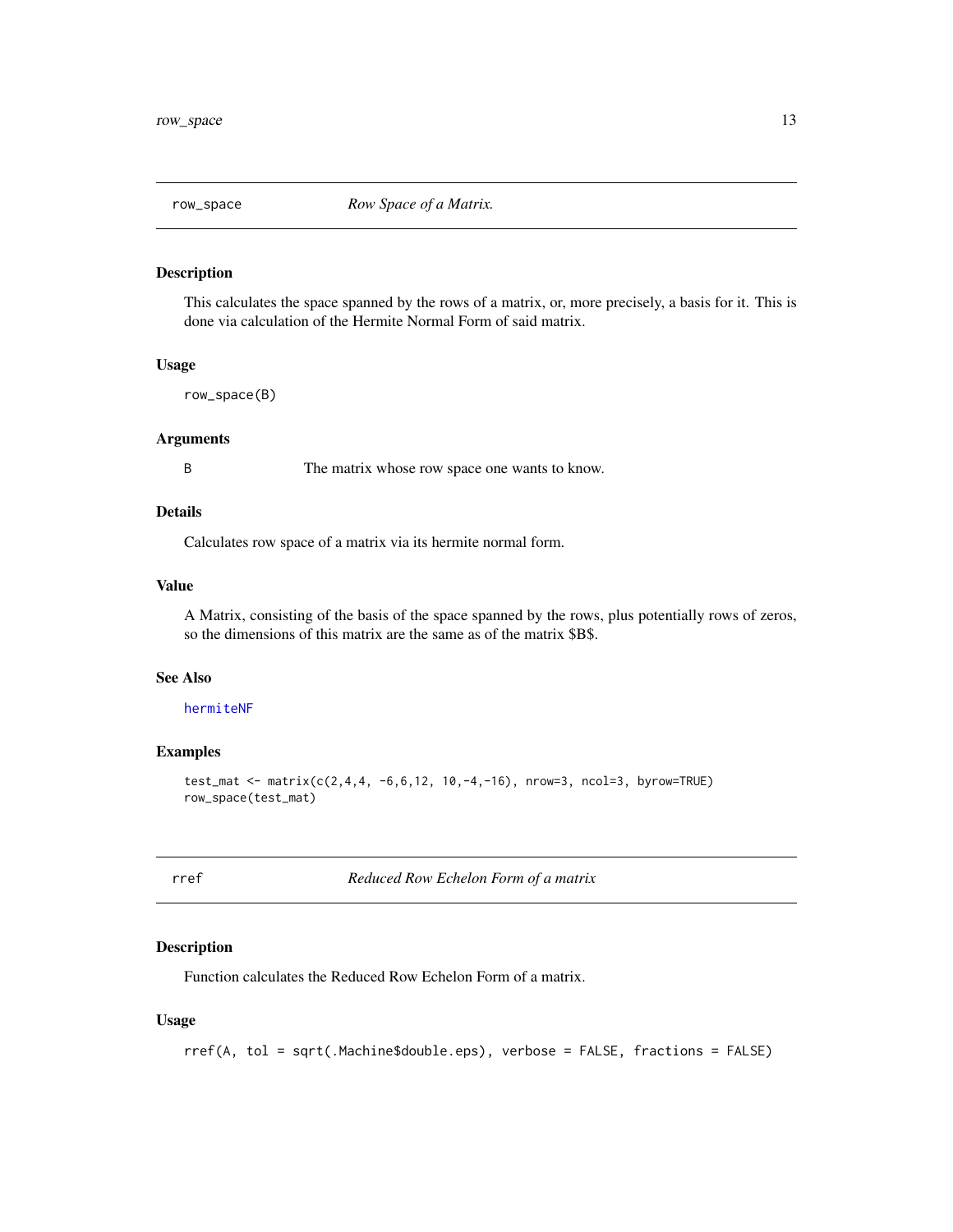## <span id="page-13-0"></span>Arguments

| A         | Matrix to be turned into Gaussian Form.                  |
|-----------|----------------------------------------------------------|
| tol       | Tolerance for checking for 0 pivot.                      |
| verbose   | If TRUE, print intermediate steps.                       |
| fractions | If true, try to express nonintegers as rational numbers. |

## Value

A matrix

#### Author(s)

John Fox

## References

http://socserv.mcmaster.ca/jfox/Courses/R-course-Berkeley/

## See Also

[GaussianElimination](#page-8-1)

## Examples

```
test_mat <- matrix(c(2,4,4, -6, 6, 12, 10, -4, -16), nrow=3, ncol=3, byrow=TRUE)
rref(test_mat)
```
smith *Smith Normal Form of a matrix.*

## Description

This calculates the Smith Normal Form of a Matrix.

#### Usage

smith(S)

## Arguments

S A matrix of which one wants to calculate the Smith Normal Form.

#### Details

This calculates the Smith Normal Form of a Matrix based on repeated calculation of the Hermite Normal Form of the matrix and its transpose.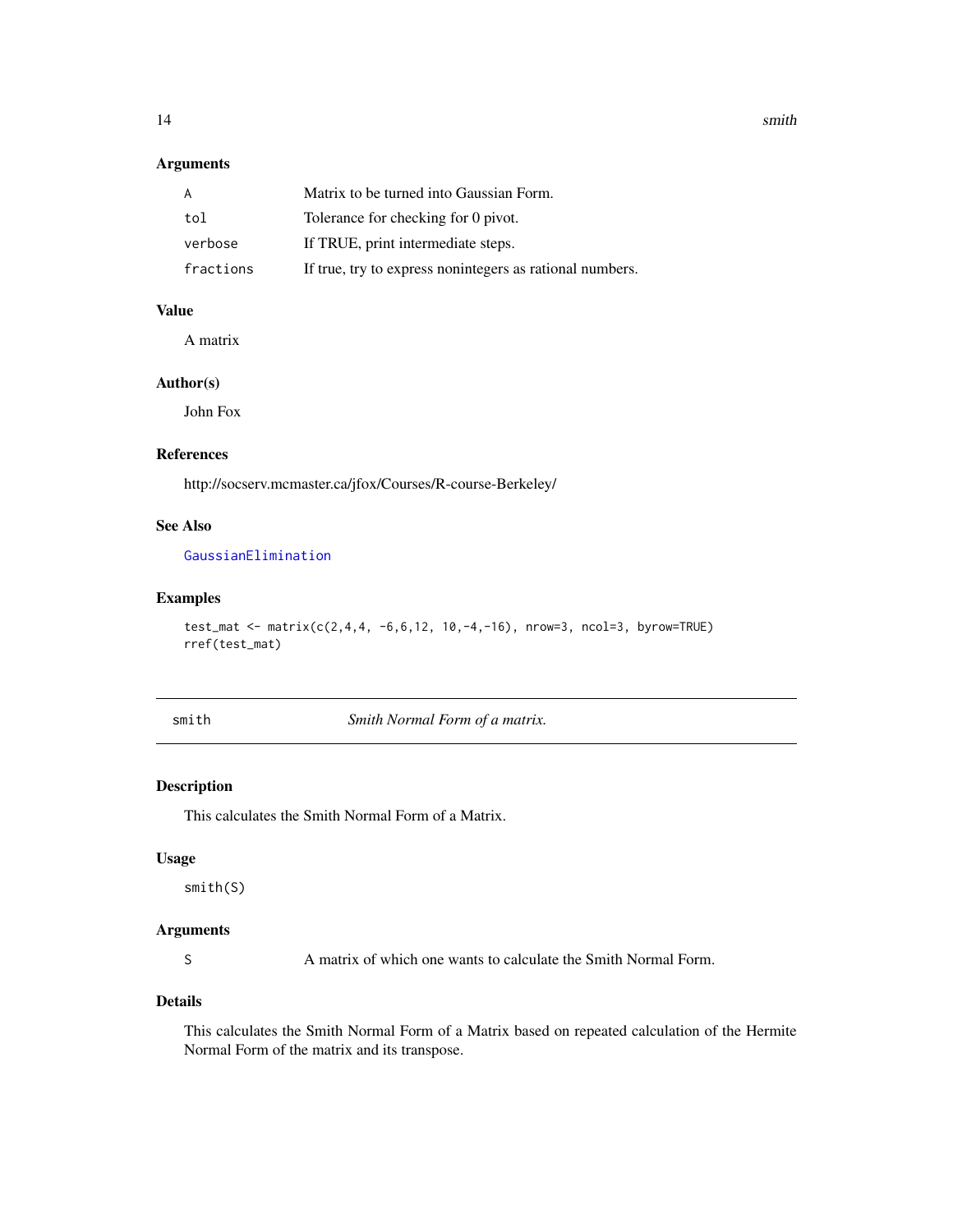<span id="page-14-0"></span> $S_{\text{test}}$  15

## Value

A matrix.

## See Also

[check\\_more\\_push](#page-0-0), [push\\_down](#page-0-0), [hermiteNF](#page-0-0)

## Examples

```
test_mat <- matrix(c(2,4,4, -6,6,12, 10,-4,-16), nrow=3, ncol=3, byrow=TRUE)
smith(test_mat)
#######
#output:
# 2 0 0
# 0 6 0
# 0 0 12
```
## S\_test *Testing of possible quandle/biquandle actions*

#### Description

This functions tests if a given set with given operations is a biquandle (or quandle), or not.

## Usage

S\_test(k, return\_result = FALSE)

#### Arguments

| Order of set, a positive integer.                                                                                                                                                                      |
|--------------------------------------------------------------------------------------------------------------------------------------------------------------------------------------------------------|
| return_result This variable specifies if the results of the tests should be returned (as a list, if<br>TRUE) or if the result of the tests should be printed to the screen (if FALSE, the<br>default). |

#### Details

The test requires the user to define their own up and down actions. The different tests confirm two facts, namely, the bijectivity of the two functions f, g is considered, as well as the bijectivity of the switch map S, via their permutations. Furthermore, via the Yang-Baxter Check, it confirm whether the Yang-Baxter equation holds for the given up and down functions or not.

## Value

A vector with 4 boolean entries for the permutation tests for S, f and g, respectively as well as a check that Yang-Baxter holds.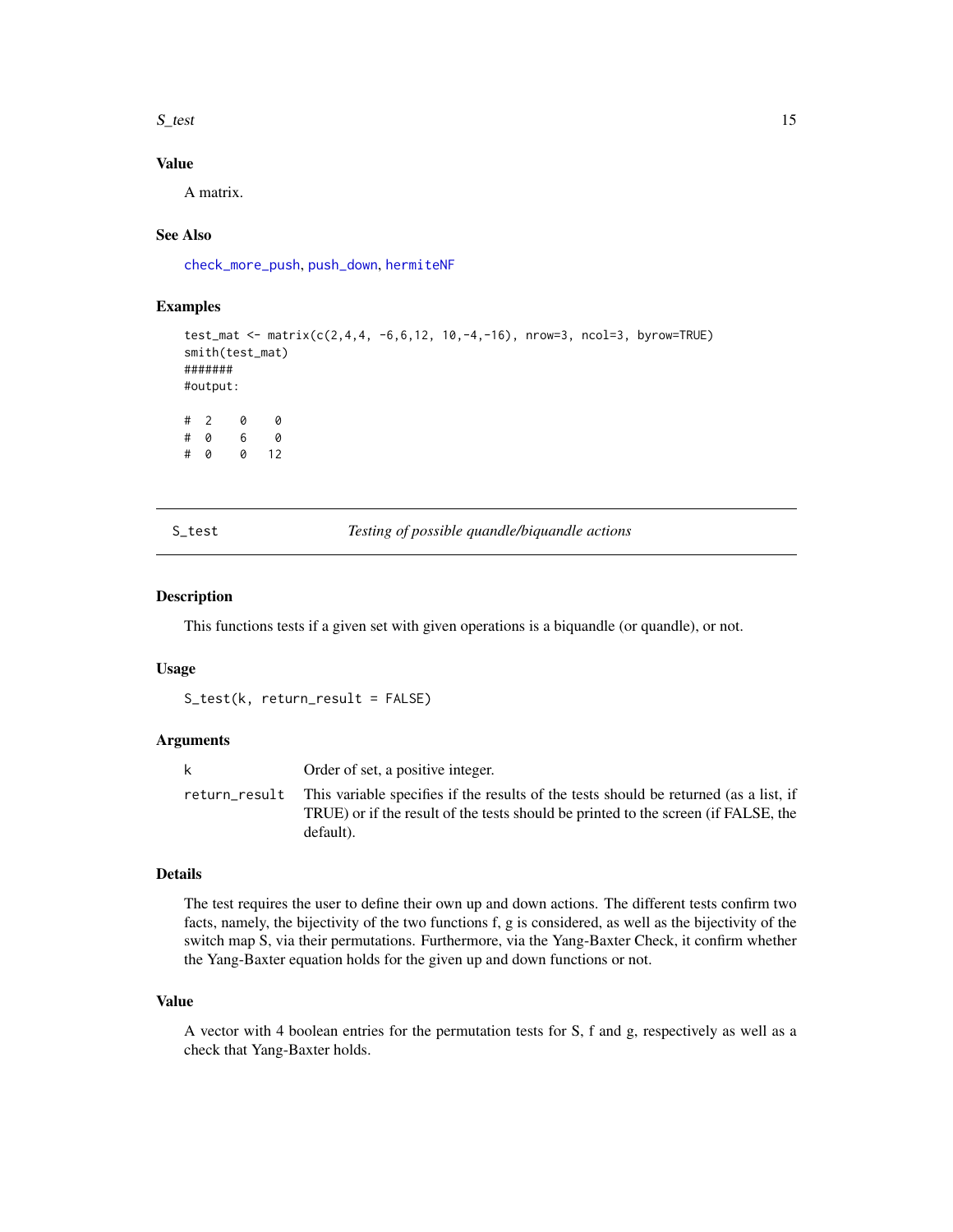#### References

add in thesis.

#### See Also

[up\\_action](#page-15-1), [down\\_action](#page-7-1)

#### Examples

```
###Using the provided up/down action functions.
S_test(3)
##Output:
"The permutation checks hold that S is TRUE, f is TRUE
and g is TRUE and that the Yang-Baxter check holds TRUE."
```
<span id="page-15-1"></span>up\_action *The up action for a birack or biquandle.*

## Description

This function defines the up action for a birack or biquandle. In the case of a quandle or rack, it is the rack or quandle action. The definition of this functions is  $f^A(b(a)\$ , that is, b acting on a from above.

#### Usage

up\_action(a, b, k)

#### **Arguments**

| a  | This is the elements that is acted upon. An integer.                         |
|----|------------------------------------------------------------------------------|
| b. | This is the element that acts. An integer.                                   |
| k  | This is the order of the biquandle. It is not always required, but passed on |
|    | nevertheless. An integer.                                                    |

#### Details

This can (and should) be changed by the user if s/he requires a different up action. It could be implemented as a matrix lookup, a function or some other way. Examples for the first two options are below.

## Value

An integer, representing an element in the birack or rack.

#### References

http://en.wikipedia.org/wiki/Biquandle http://en.wikipedia.org/wiki/Racks\_and\_quandles

<span id="page-15-0"></span>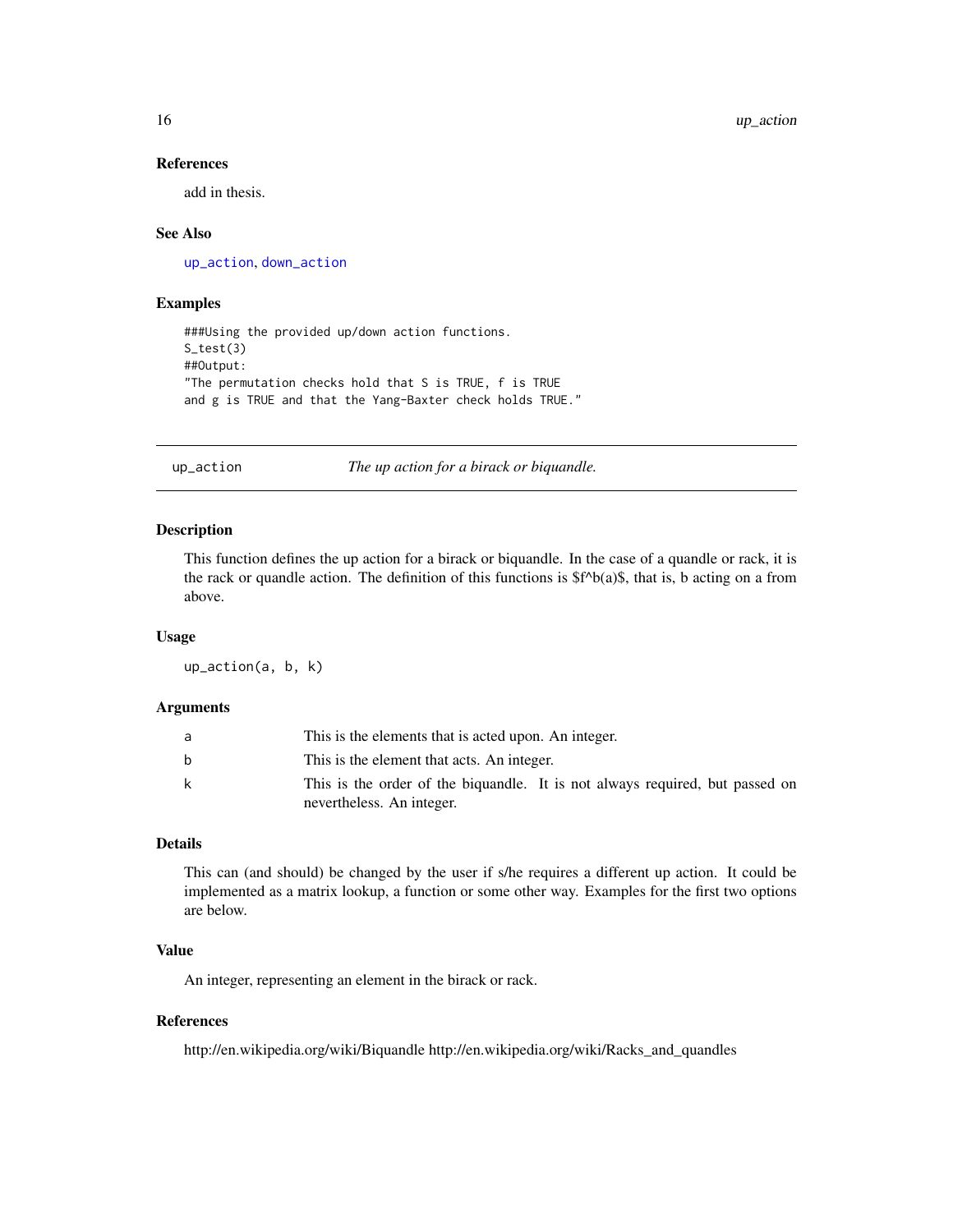#### <span id="page-16-0"></span>up\_action 17

## See Also

[down\\_action](#page-7-1)

## Examples

```
## Example for version with function (for a dihedral quandle)
up_action <- function (a, b, k){
   result \leftarrow (2 \star b - a)%%k
   return(as.integer(result))
}
##Example for matrix lookup (for commutative quandle over S_3, in which case k = 6)
up_action <- function (a, b, k){
    #first define the action matrix
   action_matrix <- rbind(c(0,0,0,0,0,0),c(1,1,5,5,2,2),c(2,5,2,1,5,1),
   c(3,4,4,3,4,4),c(4,3,3,3,4,3),c(5,2,1,2,1,5))
   result <-action_matrix[a + 1, b + 1]
   return(as.integer(result))
}
```